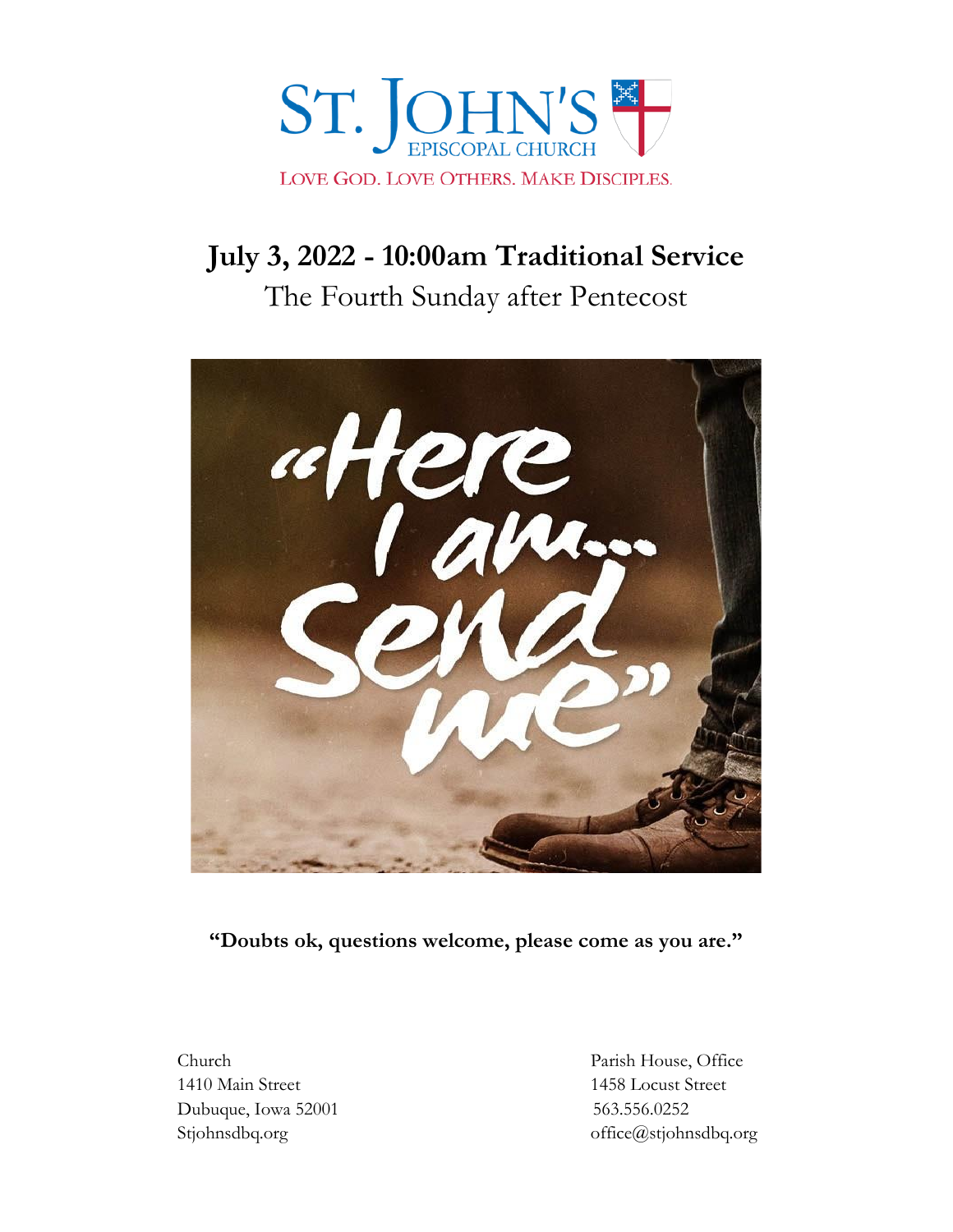## **Welcome**

\*Due to theft of our air conditioning units at the Main Church (1410 Main Street) we are currently hosting our Traditional 10am Eucharist (this service) in Johnson Hall at our Parish House (1458 Locust Street). We appreciate your flexibility during this time.

\*Please find the order of service in the Book of Common Prayer (Red Book, BCP) and the hymns in the Hymnal 1982 (Blue Book). The BCP is used by Episcopal/Anglican Christians in over 165 countries around the world. We encourage you to find the pages as part of your preparation for worship.

\*We encourage you to silence or turn off your devices to unplug from distraction and plug into God.

\*Children are most welcome in our service. We have activity bags for them, as well as a reserved pew for families at the front and a children's activity area in the back.

\*Welcome to those joining us online!

# **Processional Hymn** *Christ for the world (v1-2)* Hymn 537, Blue Book **Opening Sentences BCP**, pg. 355 **Gloria** Hymn S-280, Blue Book

### **Old Testament Lesson** *2 Kings 5:1-14*

Naaman, commander of the army of the king of Aram, was a great man and in high favor with his master, because by him the Lord had given victory to Aram. The man, though a mighty warrior, suffered from leprosy. Now the Arameans on one of their raids had taken a young girl captive from the land of Israel, and she served Naaman's wife. She said to her mistress, "If only my lord were with the prophet who is in Samaria! He would cure him of his leprosy." So Naaman went in and told his lord just what the girl from the land of Israel had said. And the king of Aram said, "Go then, and I will send along a letter to the king of Israel." He went, taking with him ten talents of silver, six thousand shekels of gold, and ten sets of garments. He brought the letter to the king of Israel, which read, "When this letter reaches you, know that I have sent to you my servant Naaman, that you may cure him of his leprosy." When the king of Israel read the letter, he tore his clothes and said, "Am I God, to give death or life, that this man sends word to me to cure a man of his leprosy? Just look and see how he is trying to pick a quarrel with me." But when Elisha the man of God heard that the king of Israel had torn his clothes, he sent a message to the king, "Why have you torn your clothes? Let him come to me, that he may learn that there is a prophet in Israel." So Naaman came with his horses and chariots, and halted at the entrance of Elisha's house. Elisha sent a messenger to him, saying, "Go, wash in the Jordan seven times, and your flesh shall be restored and you shall be clean." But Naaman became angry and went away, saying, "I thought that for me he would surely come out, and stand and call on the name of the Lord his God, and would wave his hand over the spot, and cure the leprosy! Are not Abana and Pharpar, the rivers of Damascus, better than all the waters of Israel? Could I not wash in them, and be clean?" He turned and went away in a rage. But his servants approached and said to him, "Father, if the prophet had commanded you to do something difficult, would you not have done it? How much more, when all he said to you was, `Wash, and be clean'?" So he went down and immersed himself seven times in the Jordan, according to the word of the man of God; his flesh was restored like the flesh of a young boy, and he was clean. Lector: The Word of the Lord. People: Thanks be to God.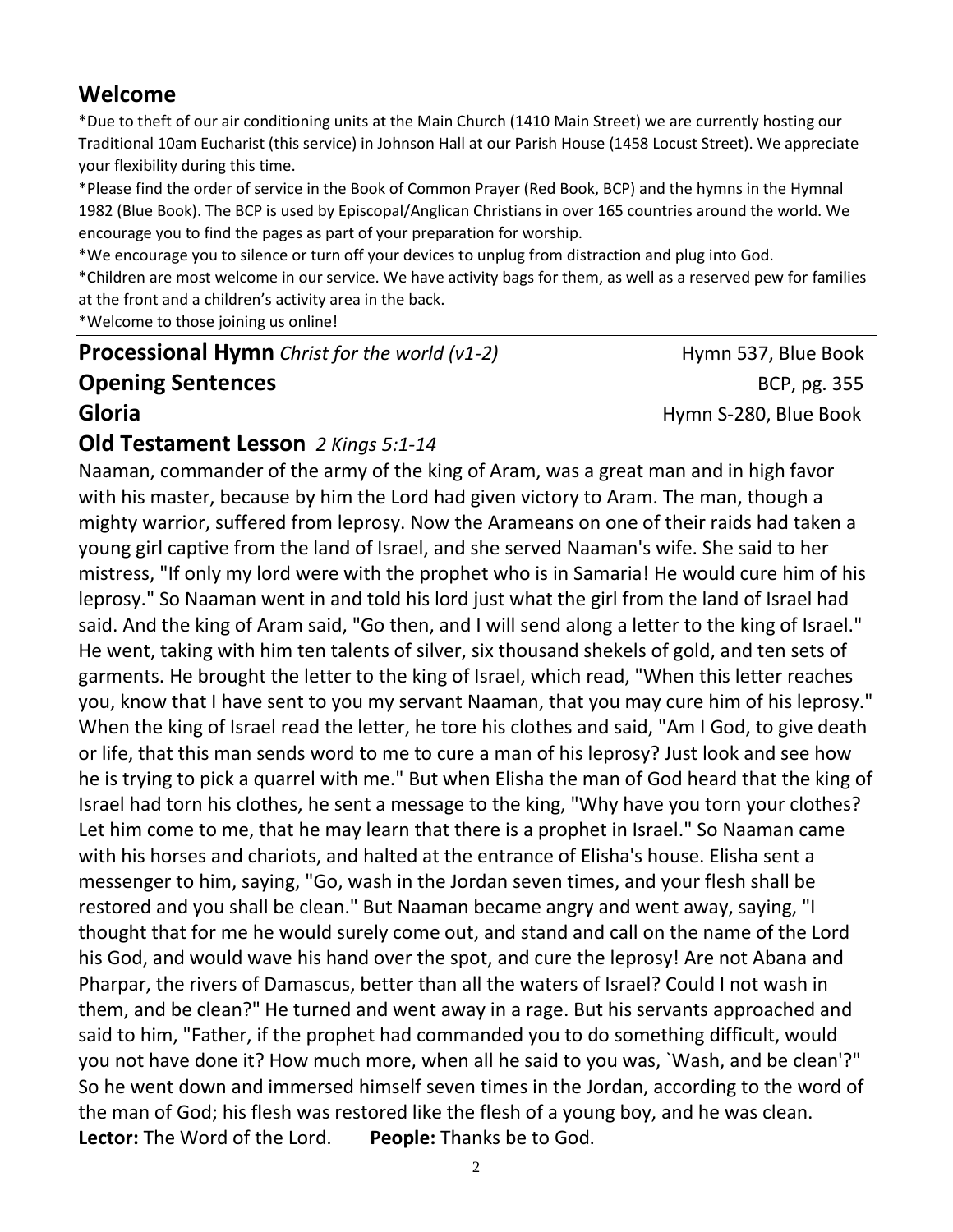## **Psalm 30**

1 I will exalt you, O LORD,

because you have lifted me up \*

and have not let my enemies triumph over me.

## **2 O LORD my God, I cried out to you, \***

## **and you restored me to health.**

3 You brought me up, O LORD, from the dead; \* you restored my life as I was going down to the grave.

## **4 Sing to the LORD, you servants of his; \***

### **give thanks for the remembrance of his holiness.**

5 For his wrath endures but the twinkling of an eye, \* his favor for a lifetime.

### **6 Weeping may spend the night, \***

### **but joy comes in the morning.**

7 While I felt secure, I said,

"I shall never be disturbed. \*

You, LORD, with your favor, made me as strong as the mountains."

### **8 Then you hid your face, \***

### **and I was filled with fear.**

9 I cried to you, O LORD; \*

I pleaded with the Lord, saying,

- **10 "What profit is there in my blood, if I go down to the Pit? \* will the dust praise you or declare your faithfulness?**
- 11 Hear, O LORD, and have mercy upon me; \*

O LORD, be my helper."

- **12 You have turned my wailing into dancing; \* you have put off my sack-cloth and clothed me with joy.**
- 13 Therefore my heart sings to you without ceasing; \* O LORD my God, I will give you thanks for ever.

## **New Testament Lesson** *Galatians 6:1-16*

My friends, if anyone is detected in a transgression, you who have received the Spirit should restore such a one in a spirit of gentleness. Take care that you yourselves are not tempted. Bear one another's burdens, and in this way you will fulfill the law of Christ. For if those who are nothing think they are something, they deceive themselves. All must test their own work; then that work, rather than their neighbor's work, will become a cause for pride. For all must carry their own loads. Those who are taught the word must share in all good things with their teacher. Do not be deceived; God is not mocked, for you reap whatever you sow. If you sow to your own flesh, you will reap corruption from the flesh; but if you sow to the Spirit, you will reap eternal life from the Spirit. So let us not grow weary in doing what is right, for we will reap at harvest-time, if we do not give up. So then, whenever we have an opportunity, let us work for the good of all, and especially for those of the family of faith. See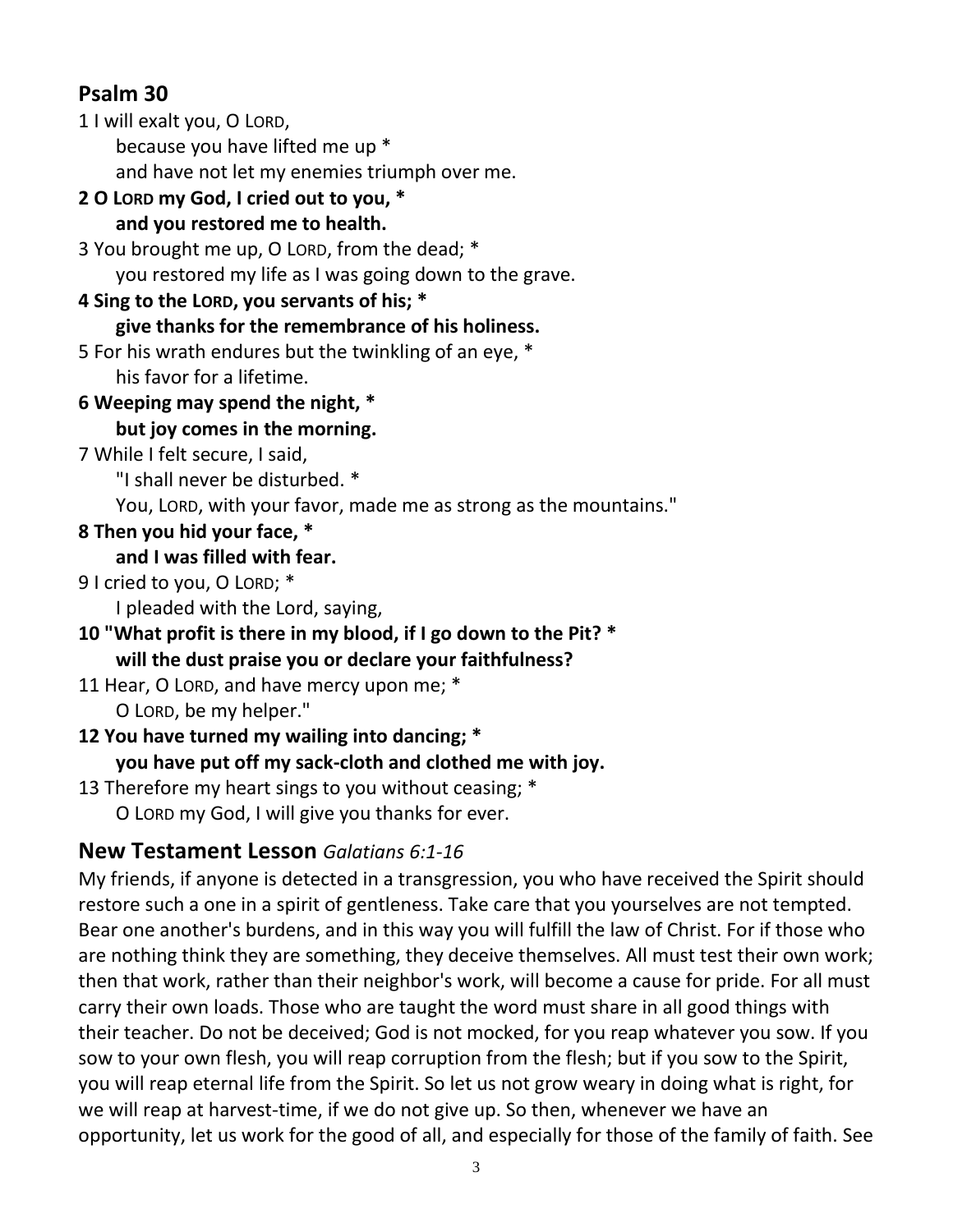what large letters I make when I am writing in my own hand! It is those who want to make a good showing in the flesh that try to compel you to be circumcised-- only that they may not be persecuted for the cross of Christ. Even the circumcised do not themselves obey the law, but they want you to be circumcised so that they may boast about your flesh. May I never boast of anything except the cross of our Lord Jesus Christ, by which the world has been crucified to me, and I to the world. For neither circumcision nor uncircumcision is anything; but a new creation is everything! As for those who will follow this rule-- peace be upon them, and mercy, and upon the Israel of God.

**Lector:** The Word of the Lord. **People:** Thanks be to God.

### **Gradual Hymn** *Seek Ye First (verse 1)* Hymn 711, Blue Book

### **The Gospel** *Luke 10:1-11, 16-20*

**Priest:** The Holy Gospel of Our Lord Jesus Christ, according to Luke. **People:** Glory to you, Lord Christ.

The Lord appointed seventy others and sent them on ahead of him in pairs to every town and place where he himself intended to go. He said to them, "The harvest is plentiful, but the laborers are few; therefore ask the Lord of the harvest to send out laborers into his harvest. Go on your way. See, I am sending you out like lambs into the midst of wolves. Carry no purse, no bag, no sandals; and greet no one on the road. Whatever house you enter, first say, `Peace to this house!' And if anyone is there who shares in peace, your peace will rest on that person; but if not, it will return to you. Remain in the same house, eating and drinking whatever they provide, for the laborer deserves to be paid. Do not move about from house to house. Whenever you enter a town and its people welcome you, eat what is set before you; cure the sick who are there, and say to them, `The kingdom of God has come near to you.' But whenever you enter a town and they do not welcome you, go out into its streets and say, `Even the dust of your town that clings to our feet, we wipe off in protest against you. Yet know this: the kingdom of God has come near.' "Whoever listens to you listens to me, and whoever rejects you rejects me, and whoever rejects me rejects the one who sent me." The seventy returned with joy, saying, "Lord, in your name even the demons submit to us!" He said to them, "I watched Satan fall from heaven like a flash of lightning. See, I have given you authority to tread on snakes and scorpions, and over all the power of the enemy; and nothing will hurt you. Nevertheless, do not rejoice at this, that the spirits submit to you, but rejoice that your names are written in heaven." **Priest:** The Gospel of the Lord. **People:** Praise to you, Lord Christ.

**Sermon** "Here am I, Send Me" The Rev. Dr. Kevin Goodrich, O.P.

**The Prayers of the People** *Form I* **BCP**, pg. 383

**The Nicene Creed BCP**, pg. 358, Red Book **The Confession of Sin**<br>**BCP**, pg. 360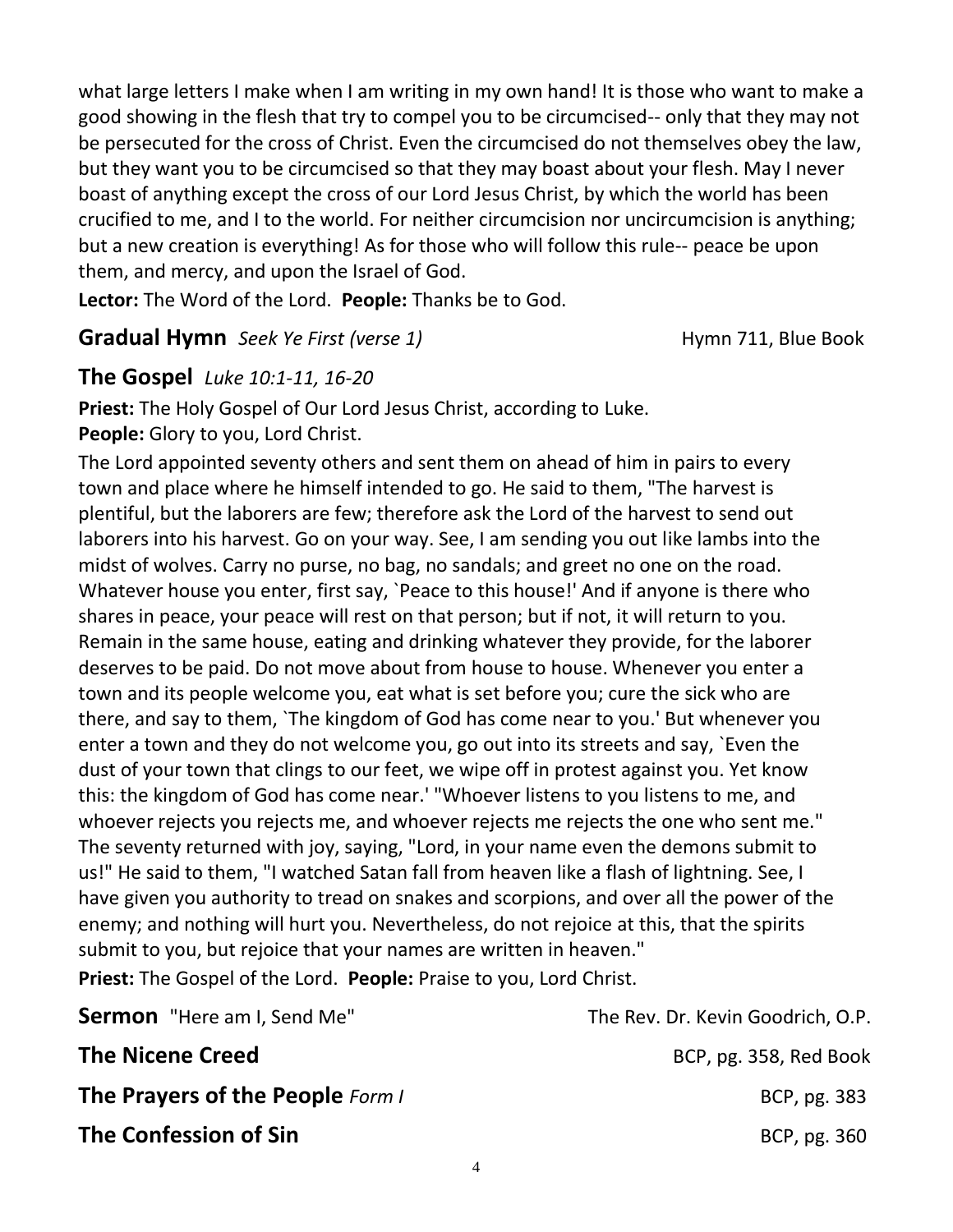## **Peace**

### **Offertory Hymn** *Here I am Lord*

1) Give by placing your offering in the plate as it is passed. Please put your connection card in the plate as well.

2) Give online to St. John's at <https://www.stjohnsdbq.org/give/>

3) Send your check to 1458 Locust Street, Dubuque, IA 52001

4) Download the Tithe.ly app and make a personal account.

I, the Lord of sea and sky,

I have heard my people cry. All who dwell in deepest sin My hand will save. I who made the stars of night, I will make their darkness bright. Who will bear my light to them? Whom shall I send?

### [Chorus]

Here I am Lord. Is it I Lord? I have heard you calling in the night. I will go Lord, if you lead me. I will hold your people in my heart.

I, the Lord of snow and rain, I have borne my people's pain. I have wept for love of them. They turn away. I will break their hearts of stone, Give them hearts for love alone. I will speak my word to them, Whom shall I send?

### [Chorus]

I, the Lord of wind and flame, I will tend the poor and lame. I will set a feast for them. My hand will save. Finest bread I will provide Till their hearts be satisfied. I will give my life to them. Whom shall I send?

[Chorus]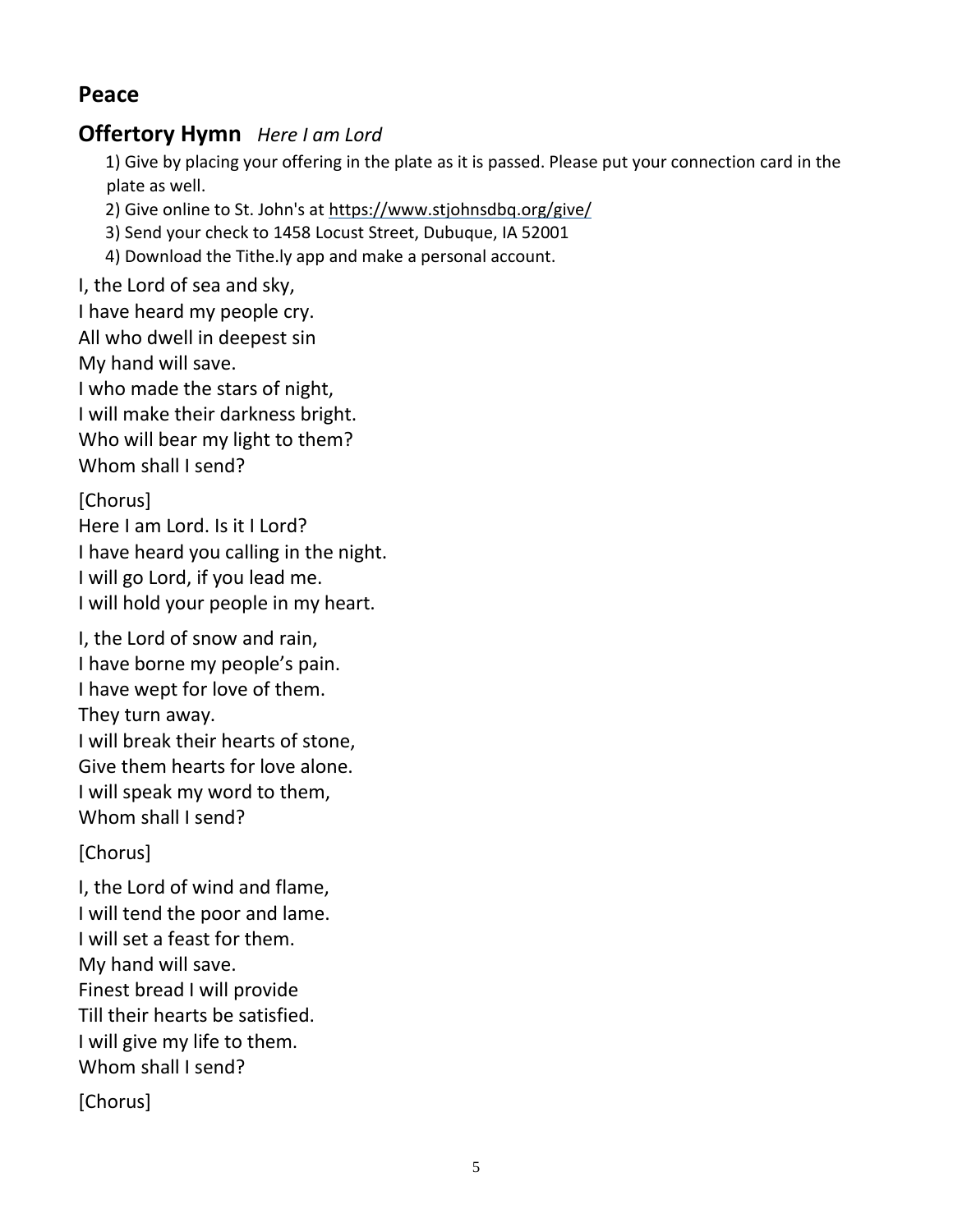### **The Holy Communion** *Rite II, Prayer A* BCP, pg. 361, Red Book

*All baptized Christians are welcome to receive at St. John's. If you are not baptized or not ready to receive you may still come forward, cross your arms over your chest and receive a blessing.* 

### **Prayer after Communion BCP**, pg. 365

### **Announcements** pg. 7 (bulletin)

**Recessional Hymn** *Christ for the world (v3-4)* **Hymn 537, Blue Book** 

### **Dismissal**

**Priest:** Let us go out into the world rejoicing in the power of the Holy Spirit. **People:** Thanks be to God

# **Serving in today's liturgy**

*Ministers:* All of us, through Jesus Christ

*Doorkeepers:* Corky and Janet Vance

*Ushers:* Bud Geyer and David Vanderah

*Lectors:* Ben Darr and Bud Geyer

*Intercessor:* David Vanderah

*Sacristan:* Vivian Roberts

*Crucifer:* Neal Darr

*Server:* Miles Darr

*Chalice Bearer & Master of Ceremonies:* Vivian Roberts

*Assistant:* Mother Susan Forshey

*Celebrant:* Father Kevin Goodrich O.P.

6

**Sanctus Contractus Contractus Contractus Exercise 2.125**, Blue Book

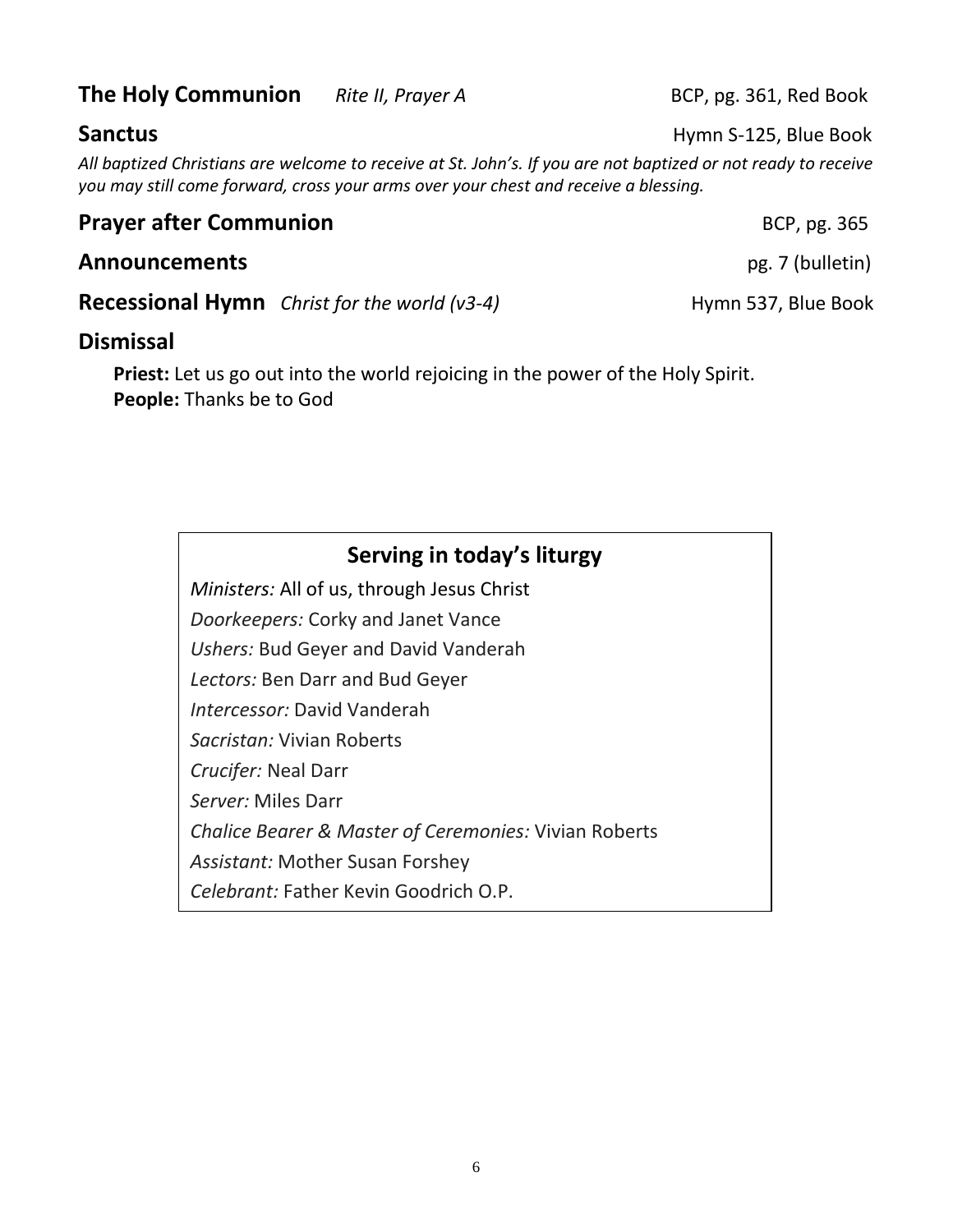# **The Real Meaning of the Word "Mass"**

The Book of Common Prayer reminds us that the Holy Eucharist is "the principal act of Christian worship on the Lord's Day and other major feasts" (13). It also tells us the service of Holy Eucharist is known by other names, such as "the Lord's Supper, and Holy Communion; it is also known as the Divine Liturgy, the Mass, and the Great Offering" (859).

Many Episcopal and Anglican Christians use the term Mass to refer to the service of Holy Communion. The word Mass comes from the Latin formula for the dismissal of the congregation, "Ite, missa est" (Go, it is the sending). To receive the Eucharist is to be sent out from the altar into the world. To be sent to "love and serve the Lord" and to do that by loving our neighbor.



In the sacrament we receive grace, forgiveness, and strength to live the Christian life. To go and serve others. To receive the Eucharist is to renew our baptismal commitment. To receive the Eucharist is to say, "Here am I, send me."

### **Notices**

**Join us for Coffee and Conversation:** Immediately after the service here in Johnson Hall.

**Holy Eucharist Wednesday at 12:10:** Takes place within the lunch hour in the Flockhart Chapel on the first level of our Parish House and Community Center (upstairs).

**Sign-Up to Participate in the Kindness Weekend:** Sign-up sheets are available on the fellowship tables. There is a way for everyone to participate. If you would like a "Kindness T-Shirt" or "Kindness Button" to wear that weekend, fill out the appropriate sign-up sheet.

If you have questions about the Kindness Weekend (July 29-31) talk to Mike Durnin, Senior Warden. These weekends are continuations of our award winning, nationally recognized, Kindness Campaign that we conducted in September of 2021.

**Mark Your Calendars:** August 21, Parish Picnic. September 11, Rally Sunday. October 2, Feast of St. John the Apostle. November 6, All Saints & celebrating 175+ years of St. John's.

**Birthdays and Anniversaries!** Celebrate these milestones in your life and in others' lives.